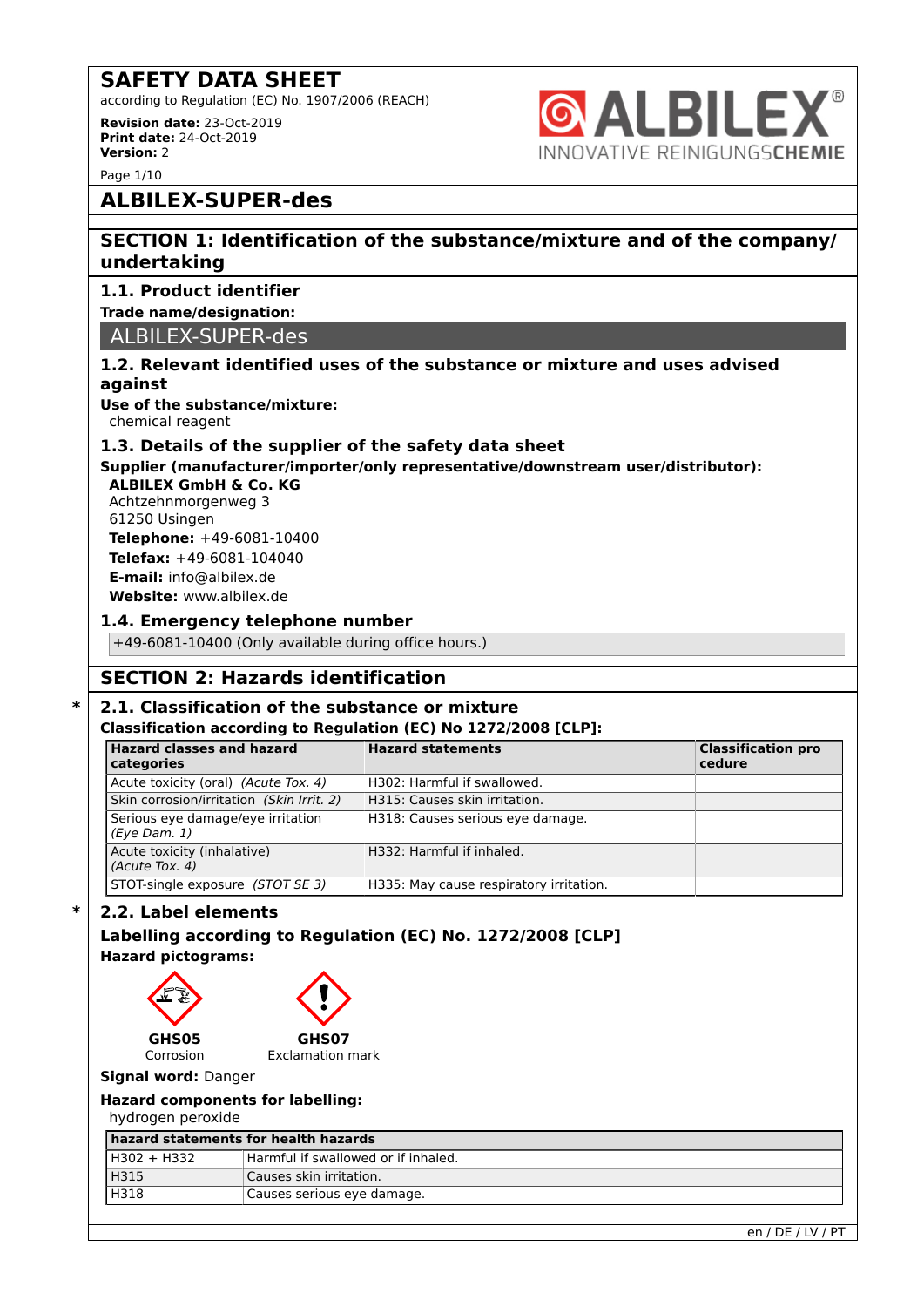according to Regulation (EC) No. 1907/2006 (REACH)

**Revision date:** 23-Oct-2019 **Print date:** 24-Oct-2019 **Version:** 2



Page 2/10

# **ALBILEX-SUPER-des**

#### **hazard statements for health hazards**

H335 May cause respiratory irritation.

#### **Supplemental Hazard information (EU):** - **Precautionary statements Prevention**

| P280                                     | Wear protective gloves/protective clothing/eye protection/face protection.                                                          |  |
|------------------------------------------|-------------------------------------------------------------------------------------------------------------------------------------|--|
|                                          |                                                                                                                                     |  |
|                                          | <b>Precautionary statements Response</b>                                                                                            |  |
| $P301 + P312$                            | IF SWALLOWED: Call a POISON CENTER/doctor// if you feel unwell.                                                                     |  |
| $P302 + P352$                            | IF ON SKIN: Wash with plenty of water/Soap.                                                                                         |  |
| $P304 + P340$                            | IF INHALED: Remove person to fresh air and keep comfortable for breathing.                                                          |  |
| $P305 + P351 +$<br>P338                  | IF IN EYES: Rinse cautiously with water for several minutes. Remove contact lenses, if<br>present and easy to do. Continue rinsing. |  |
| Decembership was abstracted the Chain as |                                                                                                                                     |  |

#### **Precautionary statements Storage**

P405 Store locked up.

#### **2.3. Other hazards**

No data available

## **SECTION 3: Composition / information on ingredients**

#### **3.2. Mixtures**

#### **Hazardous ingredients / Hazardous impurities / Stabilisers:**

| product identifiers                                                                            | Substance name<br>Classification according to Regulation (EC) No 1272/2008<br><b>TCLP1</b>                    | Concen-<br>tration    |
|------------------------------------------------------------------------------------------------|---------------------------------------------------------------------------------------------------------------|-----------------------|
| l CAS No.: 7722-84-1<br><b>EC No.:</b> 231-765-0<br><b>REACH No.:</b><br>01-2119485845-22-XXXX | hydrogen peroxide<br>Acute Tox. 4, Ox. Lig. 1, Skin Corr. 1A<br><b>① ◇ ◇ /&gt; Danger</b> H271-H302-H314-H332 | $48 - 49.9$<br>$Wt$ % |

Full text of H- and EUH-phrases: see section 16.

### **SECTION 4: First aid measures**

#### **4.1. Description of first aid measures**

#### **General information:**

In case of accident or unwellness, seek medical advice immediately (show directions for use or safety data sheet if possible). Remove victim out of the danger area. Remove contaminated, saturated clothing. If unconscious place in recovery position and seek medical advice. Do not leave affected person unattended. Warning First aider: Pay attention to self-protection!

#### **Following inhalation:**

Provide fresh air. In case of respiratory tract irritation, consult a physician. Get medical advice/attention. Get medical advice/attention if you feel unwell.

#### **In case of skin contact:**

After contact with skin, wash immediately with plenty of water and soap. Take off immediately all contaminated clothing. If skin irritation or rash occurs: Get medical advice/attention.

#### **After eye contact:**

Rinse cautiously with water for several minutes. Remove contact lenses, if present and easy to do. Continue rinsing. If eye irritation persists: Get medical advice/attention.

#### **After ingestion:**

Rinse mouth. Let water be drunken in little sips (dilution effect). Get medical advice/attention if you feel unwell.

#### **Self-protection of the first aider:**

Use personal protection equipment. No direct artificial respiration to be given by first aider.

## **4.2. Most important symptoms and effects, both acute and delayed**

Skin corrosion/irritation, Serious eye damage/eye irritation, Irritation to respiratory tract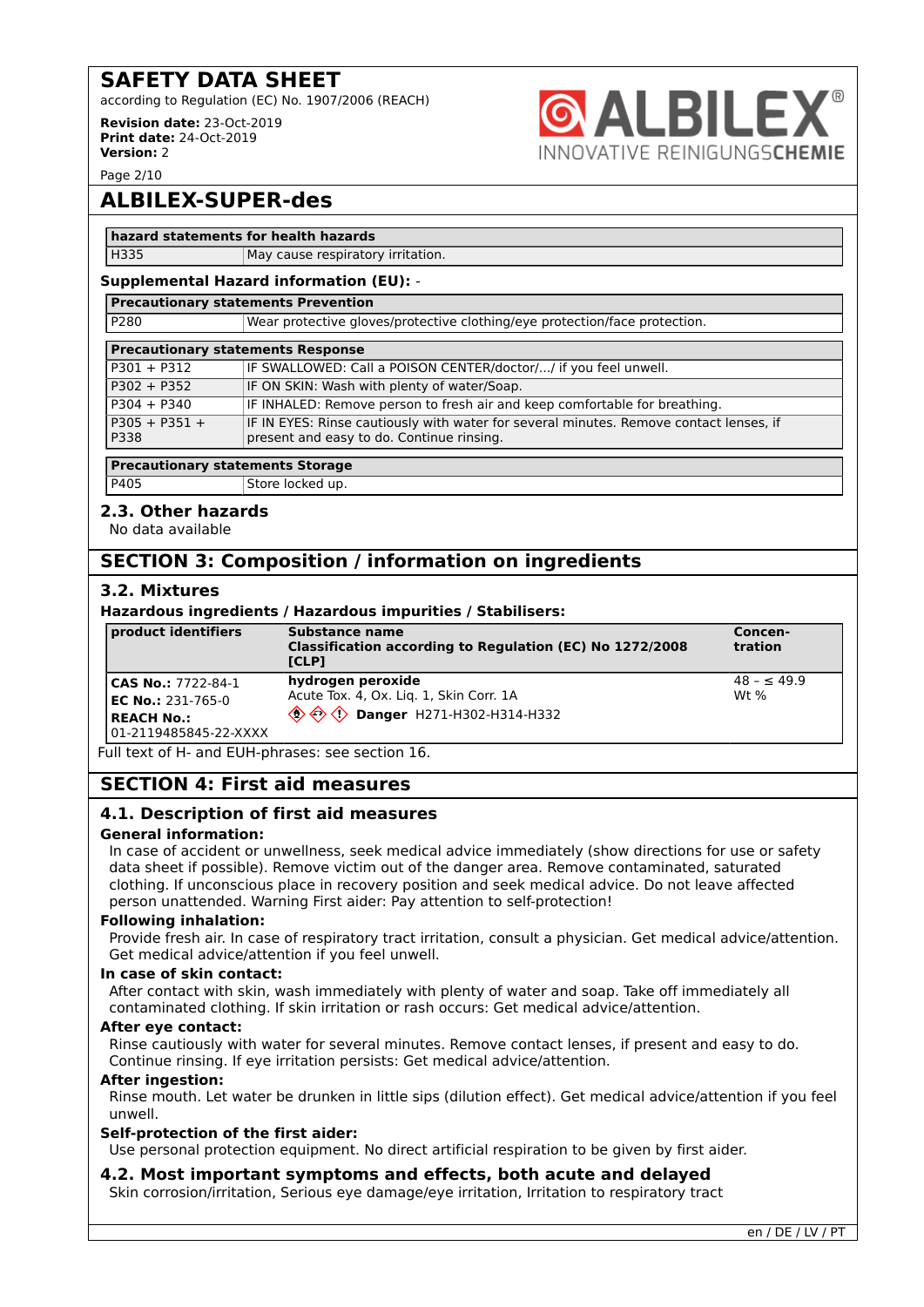according to Regulation (EC) No. 1907/2006 (REACH)

**Revision date:** 23-Oct-2019 **Print date:** 24-Oct-2019 **Version:** 2



Page 3/10

# **ALBILEX-SUPER-des**

#### **4.3. Indication of any immediate medical attention and special treatment needed** Treat symptomatically.

## **SECTION 5: Firefighting measures**

#### **5.1. Extinguishing media**

#### **Suitable extinguishing media:**

Co-ordinate fire-fighting measures to the fire surroundings.

#### **Unsuitable extinguishing media:**

Extinguishing powder, Carbon dioxide.

#### **5.2. Special hazards arising from the substance or mixture**

The product itself does not burn.

#### Risk of explosion of closed containers due to gas development inside at higher temperatures.

#### **Hazardous combustion products:**

In case of fire: Gases/vapours, toxic

#### **5.3. Advice for firefighters**

Wear a self-contained breathing apparatus and chemical protective clothing.

#### **5.4. Additional information**

Collect contaminated fire extinguishing water separately. Do not allow entering drains or surface water.

### **SECTION 6: Accidental release measures**

#### **6.1. Personal precautions, protective equipment and emergency procedures**

#### **6.1.1. For non-emergency personnel**

#### **Personal precautions:**

Remove persons to safety.

#### **Protective equipment:**

Wear protective gloves/protective clothing/eye protection/face protection.

#### **6.1.2. For emergency responders**

#### **Personal protection equipment:**

Personal protection equipment: see section 8

#### **6.2. Environmental precautions**

Do not allow to enter into surface water or drains.

#### **6.3. Methods and material for containment and cleaning up**

#### **For containment:**

Absorb with liquid-binding material (e.g. sand, diatomaceous earth, acid- or universal binding agents).

#### **For cleaning up:**

Water (with cleaning agent), Pump away bigger amounts. Absorb with liquid-binding material (e.g. sand, diatomaceous earth, acid- or universal binding agents). Wash with plenty of water. Spilled product must never be returned to the original container for recycling. Provide adequate ventilation. Collect in closed and suitable containers for disposal.

#### **6.4. Reference to other sections**

Safe handling: see section 7 Personal protection equipment: see section 8 Disposal: see section 13

### **6.5. Additional information**

Use appropriate container to avoid environmental contamination. Do not dispose of as domestic waste. Small amounts (several grams) can be given to the sewage system after dilution 1:100 with water. Bigger amounts must be treated as special waste.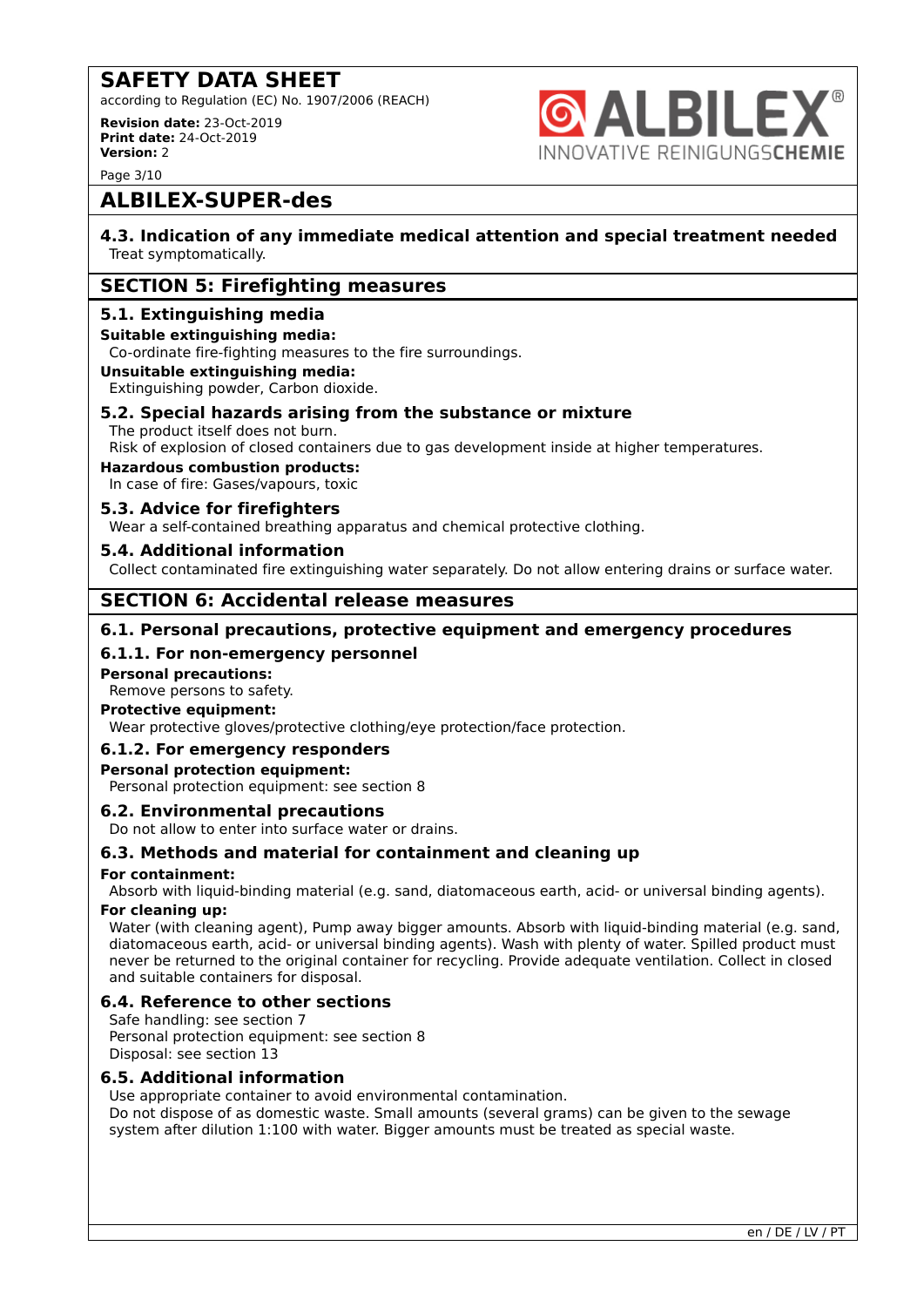according to Regulation (EC) No. 1907/2006 (REACH)

**Revision date:** 23-Oct-2019 **Print date:** 24-Oct-2019 **Version:** 2

Page 4/10

# **ALBILEX-SUPER-des**

# **SECTION 7: Handling and storage**

#### **7.1. Precautions for safe handling**

#### **Protective measures**

#### **Advices on safe handling:**

Wear personal protection equipment (refer to section 8). Put lids on containers immediately after use. Ensure good ventilation / exhaustion at the workplace. When using do not eat, drink or smoke. Wash hands before breaks and after work. Contaminated work clothing should not be allowed out of the workplace. Immediately remove any contaminated clothing, shoes or stockings. Draw up and observe skin protection programme.

**6 ALBILEX** 

INNOVATIVE REINIGUNGSCHEMIE

#### **Fire prevent measures:**

No special measures are necessary.

#### **Advices on general occupational hygiene**

When using do not eat, drink or smoke. Avoid contact with eyes and skin.

#### **7.2. Conditions for safe storage, including any incompatibilities**

#### **Technical measures and storage conditions:**

Keep container tightly closed in a cool, well-ventilated place.

#### **Requirements for storage rooms and vessels:**

Store dark. Do not keep the container sealed. Suitable material for Container: Polyethylene, PP (Polypropylene)

**Storage class:** 5.1B – Oxidising substances

**Further information on storage conditions:**

Store dark. Protect against direct sunlight. Keep away from heat. Keep in a cool, well-ventilated place.

#### **7.3. Specific end use(s)**

No data available

### **SECTION 8: Exposure controls/personal protection**

#### **8.1. Control parameters**

#### **8.1.1. Occupational exposure limit values**

| <b>Limit value</b><br>type (country<br>of origin) | Substance name                          | 1) long-term occupational exposure limit value<br>2 short-term occupational exposure limit value<br>3 Instantaneous value<br>4 Monitoring and observation processes<br>5 Remark |
|---------------------------------------------------|-----------------------------------------|---------------------------------------------------------------------------------------------------------------------------------------------------------------------------------|
| ACGIH (US)                                        | hydrogen peroxide<br>CAS No.: 7722-84-1 | $(1)$ 1 ppm $(1.4 \text{ mg/m}^3)$                                                                                                                                              |
| DFG (DE)                                          | hydrogen peroxide<br>CAS No.: 7722-84-1 | $\Omega$ 0.5 ppm (0.71 mg/m <sup>3</sup> )<br>$(2)$ 0.5 ppm $(0.71 \text{ mg/m}^3)$                                                                                             |

## **8.1.2. Biological limit values**

No data available

#### **8.1.3. DNEL-/PNEC-values**

| <b>Substance name</b>                   | <b>DNEL value</b>     | 1 DNEL type<br>2 Exposure route                           |
|-----------------------------------------|-----------------------|-----------------------------------------------------------|
| hydrogen peroxide<br>CAS No.: 7722-84-1 | 1.4 mg/m <sup>3</sup> | 1 DNEL worker<br>2 inhalative, long-term, local           |
| hydrogen peroxide<br>CAS No.: 7722-84-1 | $0.21 \text{ mg/m}^3$ | 1 DNEL Consumer<br>2 inhalative, long-term, local         |
| hydrogen peroxide<br>CAS No.: 7722-84-1 | $3 \text{ mg/m}^3$    | 1 DNEL worker<br>2 inhalative, short-term, local, (acute) |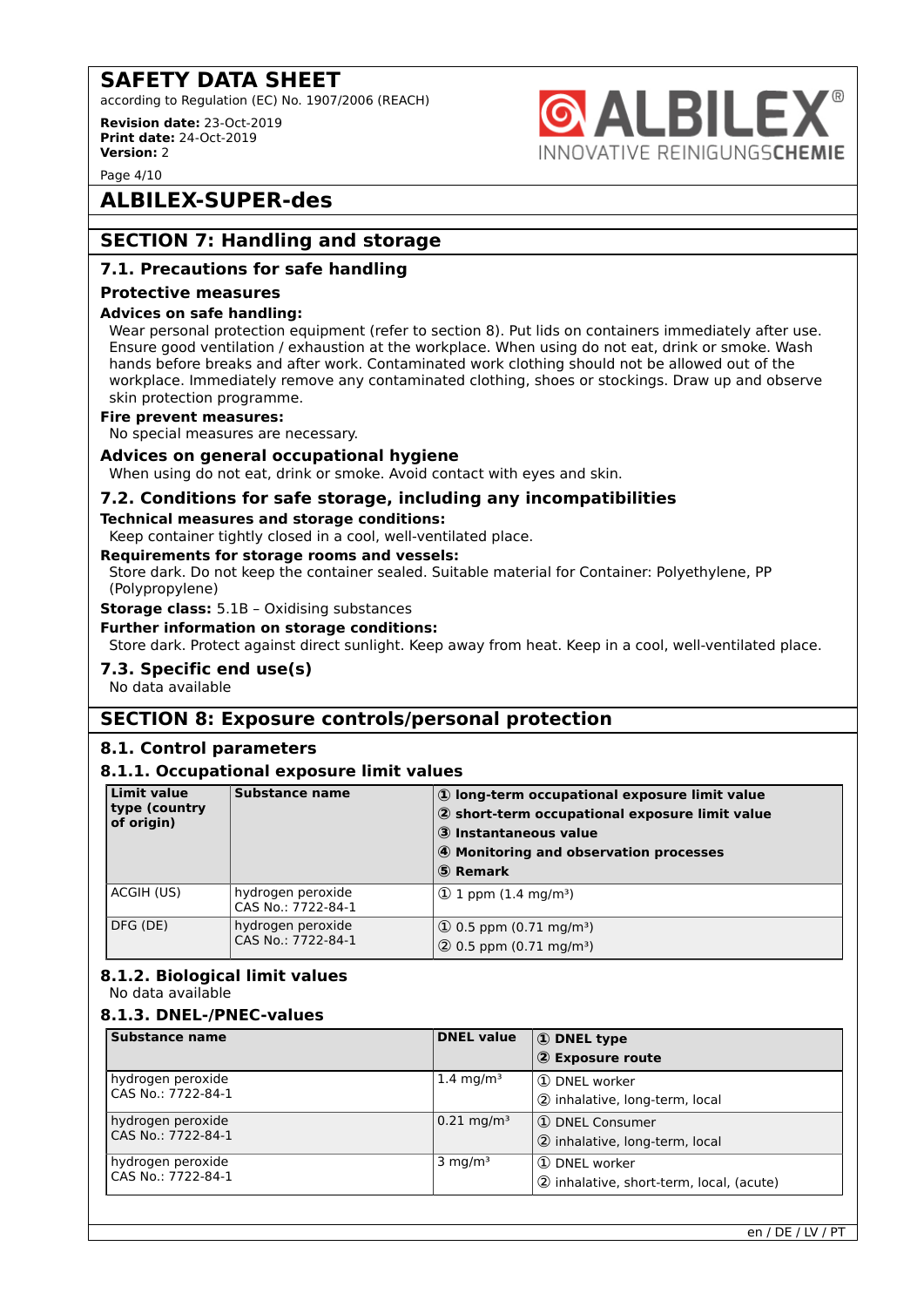according to Regulation (EC) No. 1907/2006 (REACH)

**Revision date:** 23-Oct-2019 **Print date:** 24-Oct-2019 **Version:** 2



Page 5/10

# **ALBILEX-SUPER-des**

| Substance name                          | <b>DNEL value</b>        | <b>1</b> DNEL type<br>2 Exposure route                      |
|-----------------------------------------|--------------------------|-------------------------------------------------------------|
| hydrogen peroxide<br>CAS No.: 7722-84-1 | $1.93 \,\mathrm{mg/m^3}$ | 1 DNEL Consumer<br>2 inhalative, short-term, local, (acute) |
| Substance name                          | <b>PNEC Value</b>        | <b>1</b> PNEC type                                          |
| hydrogen peroxide<br>CAS No.: 7722-84-1 | $12.6 \mu g/l$           | 1) PNEC aquatic, freshwater                                 |
| hydrogen peroxide<br>CAS No.: 7722-84-1 | 12.6 µg/l                | 1) PNEC aquatic, marine water                               |
| hydrogen peroxide<br>CAS No.: 7722-84-1 | $4.66$ mg/l              | 1) PNEC sewage treatment plant                              |
| hydrogen peroxide<br>CAS No.: 7722-84-1 | 0.047 mg/kg              | 1) PNEC sediment, freshwater                                |
| hydrogen peroxide<br>CAS No.: 7722-84-1 | 0.047 mg/kg              | 1) PNEC sediment, marine water                              |
| hydrogen peroxide<br>CAS No.: 7722-84-1 | $13.8 \mu q/l$           | 1) PNEC aquatic, intermittent release                       |
| hydrogen peroxide<br>CAS No.: 7722-84-1 | $0.0023$ mg/<br>kg       | 1) PNEC soil, freshwater                                    |

#### **8.2. Exposure controls**

#### **8.2.1. Appropriate engineering controls**

No data available

#### **8.2.2. Personal protection equipment**

#### **Eye/face protection:**

Eye glasses with side protection DIN EN 166

#### **Skin protection:**

Tested protective gloves must be worn EN ISO 374 Suitable material: NBR (Nitrile rubber), Butyl caoutchouc (butyl rubber)

Thickness of the glove material: 0,65 mm; 0,4 mm; 0,7 mm

Breakthrough time (maximum wearing time): > 8 h

In the case of wanting to use the gloves again, clean them before taking off and air them well. Breakthrough times and swelling properties of the material must be taken into consideration.

#### **Respiratory protection:**

Respiratory protection necessary at: vapour / Aerosol Suitable respiratory protection apparatus: NO-P3

#### **Other protection measures:**

Protective clothing: Chemical resistant safety shoes, Chemical protection clothing acid-resistant General health and safety measures: When using do not eat, drink, smoke, sniff. Wash hands before breaks and after work.Keep away from food, drink and animal feedingstuffs. Take off immediately all contaminated clothing. Do not breathe gas/vapour/aerosol. Avoid contact with skin. Avoid contact with eyes. The quality of the protective gloves resistant to chemicals must be chosen as a function of the specific working place concentration and quantity of hazardous substances.

#### **8.2.3. Environmental exposure controls**

Avoid release to the environment. Do not allow to enter into surface water or drains.

## **SECTION 9: Physical and chemical properties**

### **9.1. Information on basic physical and chemical properties**

#### **Appearance**

**Physical state:** Liquid **Colour:** colourless **Odour:** not determined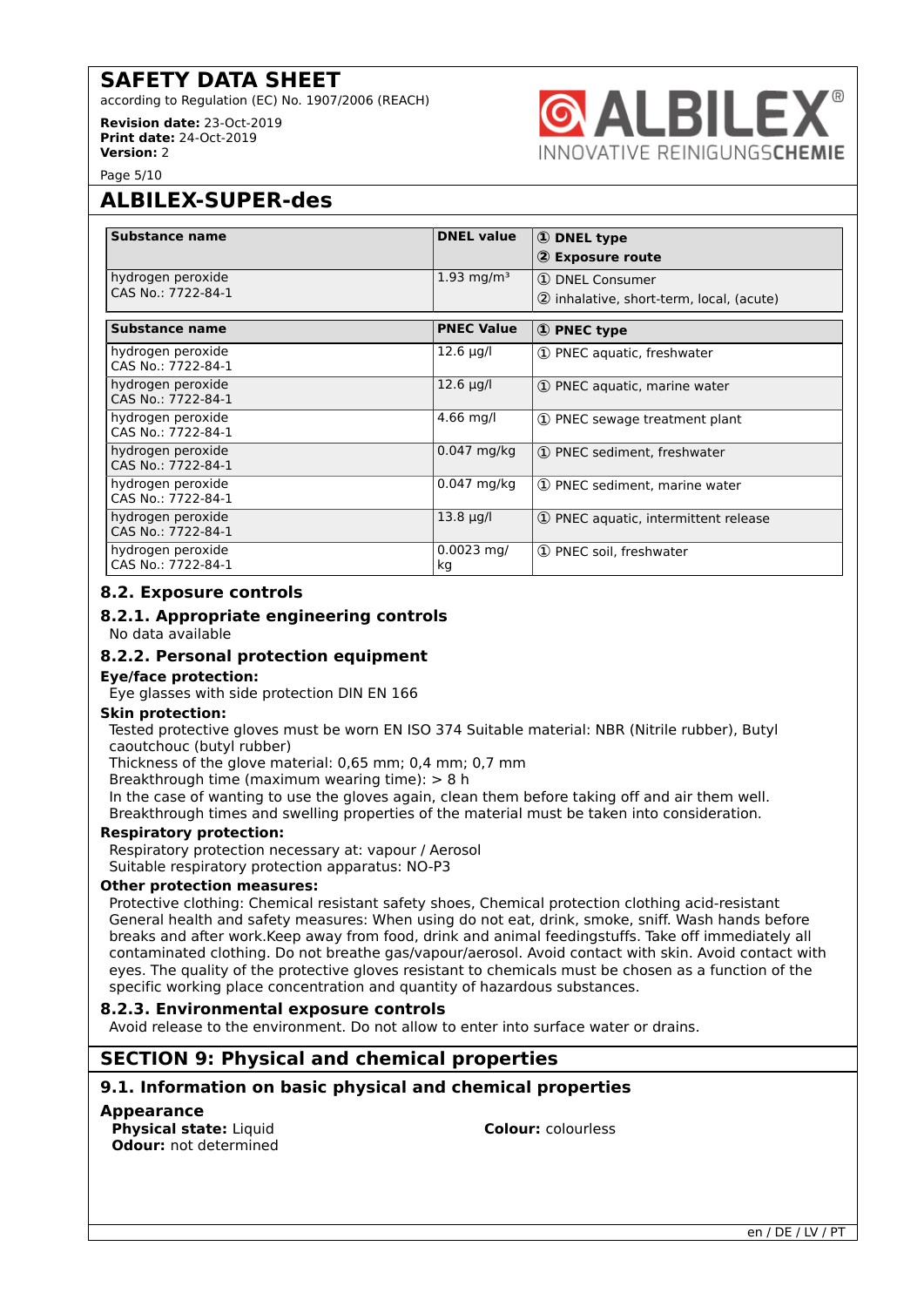according to Regulation (EC) No. 1907/2006 (REACH)

**Revision date:** 23-Oct-2019 **Print date:** 24-Oct-2019 **Version:** 2



Page 6/10

# **ALBILEX-SUPER-des**

#### **Safety relevant basis data**

| parameter                                       |                               | at $^{\circ}$ C | <b>Method</b> | <b>Remark</b> |
|-------------------------------------------------|-------------------------------|-----------------|---------------|---------------|
| рH                                              | 1.5                           | 20 °C           |               |               |
| Melting point                                   | not determined                |                 |               |               |
| Freezing point                                  | not determined                |                 |               |               |
| Initial boiling point and boiling<br>range      | 114 °C                        |                 |               |               |
| Decomposition temperature                       | not determined                |                 |               |               |
| Flash point                                     | not determined                |                 |               |               |
| Evaporation rate                                | not determined                |                 |               |               |
| Auto-ignition temperature                       | not determined                |                 |               |               |
| Upper/lower flammability or<br>explosive limits | not determined                |                 |               |               |
| Vapour pressure                                 | 12 hPa                        |                 |               |               |
| Vapour density                                  | >1                            | 20 °C           |               |               |
| Density                                         | $1.1 - 1.2$ g/cm <sup>3</sup> | 20 °C           |               |               |
| <b>Bulk density</b>                             | not determined                |                 |               |               |
| Water solubility                                | easily soluble                |                 |               |               |
| Partition coefficient: n-octanol/<br>water      | $-1.57$                       |                 |               |               |
| Dynamic viscosity                               | $1.17 - 1.249$<br>$mPa*s$     |                 |               |               |
| Kinematic viscosity                             | not determined                |                 |               |               |

# No data available

## **SECTION 10: Stability and reactivity**

#### **10.1. Reactivity**

The product itself does not burn.

#### **10.2. Chemical stability**

**9.2. Other information**

Store dark. Keep away from heat. Heating. No decomposition on normal use

#### **10.3. Possibility of hazardous reactions**

Exothermic, self accelerating decomposition reaction develops oxygen gas. Containers may burst due to rising gas pressure

Ignition hazard: u. a. Hydrazine, Ether, Oxidizing agent, Brass, Alkali metals, Alkaline earth metal, metals, Metal oxide, aldehydes, Alcohols, Amines, Ammonia (NH3), Acids, Alkali (lye), concentrated, Acetone, Acetaldehyde, lead, Acetic acid, Acetic anhydride, potassium permanganate, Methanol, Sodium, Phosphorus oxides, Sulphuric acid, concentrated, Heavy metals Exothermic reaction with: Alkali (lye), metals, Nitric acid

#### **10.4. Conditions to avoid**

Heating. Store dark.

#### **10.5. Incompatible materials**

Heavy metals, Alkali (lye), Combustible substance

#### **10.6. Hazardous decomposition products**

In case of fire: Gases/vapours, toxic

Risk of explosion of closed containers due to gas development inside at higher temperatures. No known hazardous decomposition products.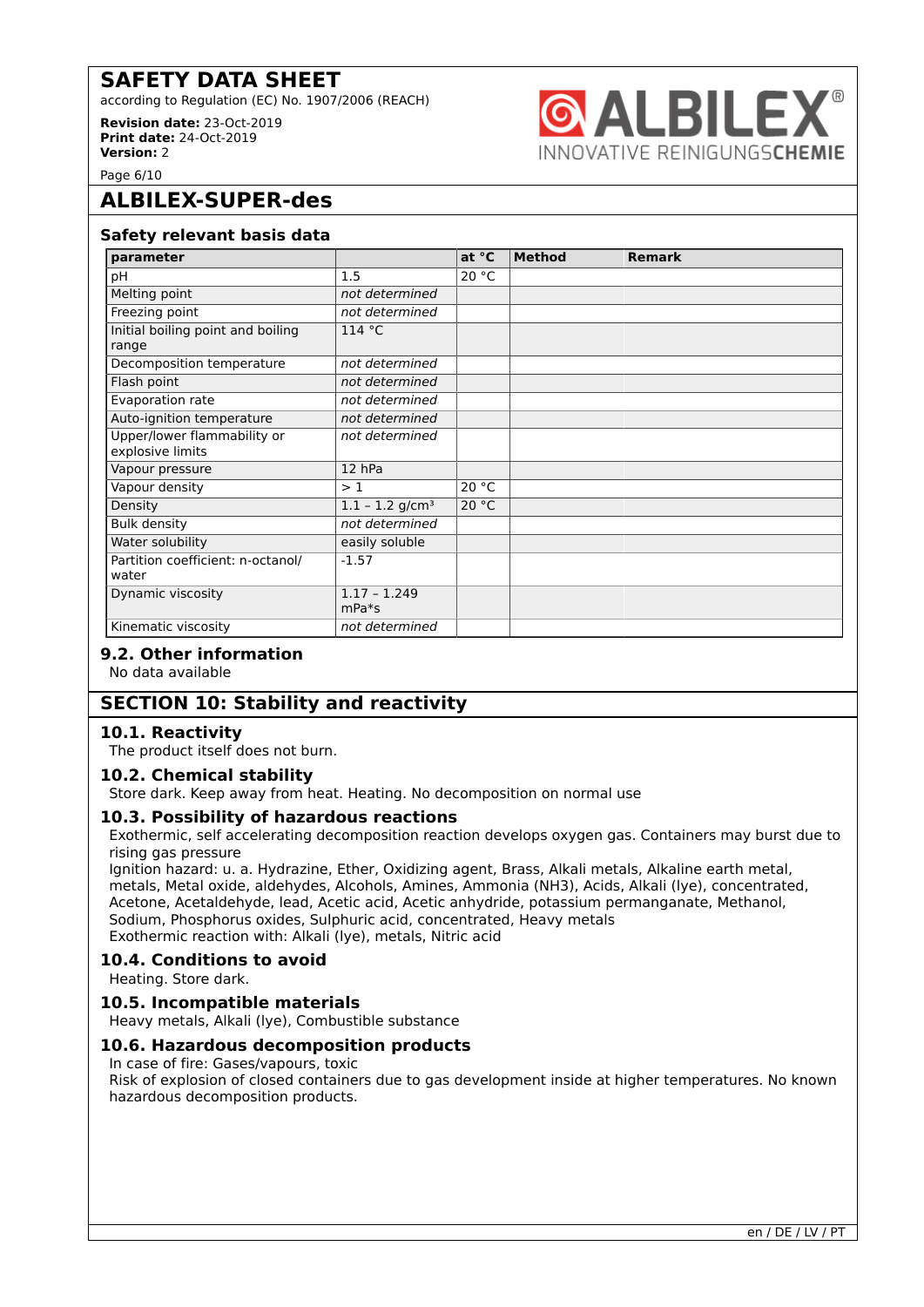according to Regulation (EC) No. 1907/2006 (REACH)

**Revision date:** 23-Oct-2019 **Print date:** 24-Oct-2019 **Version:** 2



Page 7/10

# **ALBILEX-SUPER-des**

| <b>SECTION 11: Toxicological information</b>                                                        |                                                                   |                                  |  |  |
|-----------------------------------------------------------------------------------------------------|-------------------------------------------------------------------|----------------------------------|--|--|
| 11.1. Information on toxicological effects                                                          |                                                                   |                                  |  |  |
| <b>CAS No.</b>                                                                                      | Substance name                                                    | <b>Toxicological information</b> |  |  |
| 7722-84-1                                                                                           | hydrogen peroxide                                                 | $LD_{50}$ oral:                  |  |  |
|                                                                                                     |                                                                   | 693.7 - 1,270 mg/kg (Ratte)      |  |  |
|                                                                                                     |                                                                   | $LD_{50}$ dermal:                |  |  |
|                                                                                                     |                                                                   | 2,000 mg/kg (Rabbit)             |  |  |
| <b>Acute oral toxicity:</b>                                                                         |                                                                   |                                  |  |  |
| Harmful if swallowed.                                                                               |                                                                   |                                  |  |  |
| <b>Acute dermal toxicity:</b>                                                                       |                                                                   |                                  |  |  |
|                                                                                                     | Based on available data, the classification criteria are not met. |                                  |  |  |
|                                                                                                     | <b>Acute inhalation toxicity:</b>                                 |                                  |  |  |
| Harmful if inhaled.                                                                                 |                                                                   |                                  |  |  |
|                                                                                                     | <b>Skin corrosion/irritation:</b>                                 |                                  |  |  |
| Causes burns.                                                                                       |                                                                   |                                  |  |  |
|                                                                                                     | Serious eye damage/irritation:                                    |                                  |  |  |
|                                                                                                     | Causes serious eye damage.                                        |                                  |  |  |
| <b>Respiratory or skin sensitisation:</b>                                                           |                                                                   |                                  |  |  |
|                                                                                                     | Based on available data, the classification criteria are not met. |                                  |  |  |
|                                                                                                     | <b>Germ cell mutagenicity:</b>                                    |                                  |  |  |
|                                                                                                     | Based on available data, the classification criteria are not met. |                                  |  |  |
| <b>Carcinogenicity:</b>                                                                             |                                                                   |                                  |  |  |
| Based on available data, the classification criteria are not met.                                   |                                                                   |                                  |  |  |
| <b>Reproductive toxicity:</b>                                                                       |                                                                   |                                  |  |  |
|                                                                                                     | Based on available data, the classification criteria are not met. |                                  |  |  |
| <b>STOT-single exposure:</b>                                                                        |                                                                   |                                  |  |  |
| May cause respiratory irritation.                                                                   |                                                                   |                                  |  |  |
| <b>STOT-repeated exposure:</b><br>Based on available data, the classification criteria are not met. |                                                                   |                                  |  |  |
| <b>Aspiration hazard:</b>                                                                           |                                                                   |                                  |  |  |
|                                                                                                     | Based on available data, the classification criteria are not met. |                                  |  |  |
| <b>Additional information:</b>                                                                      |                                                                   |                                  |  |  |
| No data available                                                                                   |                                                                   |                                  |  |  |
|                                                                                                     |                                                                   |                                  |  |  |
|                                                                                                     | <b>SECTION 12: Ecological information</b>                         |                                  |  |  |

#### **12.1. Toxicity**

| <b>CAS No.</b> | Substance name    | <b>Toxicological information</b>              |
|----------------|-------------------|-----------------------------------------------|
| 7722-84-1      | hydrogen peroxide | <b>LC<sub>50</sub>:</b> 16.4 mg/l 4 d (fish)  |
|                |                   | $EC_{50}$ : 1.38 mg/l 3 d (Algae/water plant) |
|                |                   | <b>NOEC:</b> 0.63 mg/l 21 d (crustaceans)     |
|                |                   | $LC_{50}$ : 2.4 mg/l 2 d (crustaceans)        |
|                |                   | <b>LOEC:</b> 1.25 mg/l 21 d (crustaceans)     |

#### **12.2. Persistence and degradability** No data available

### **12.3. Bioaccumulative potential**

**Partition coefficient: n-octanol/water:**

### -1.57

#### **12.4. Mobility in soil**

No data available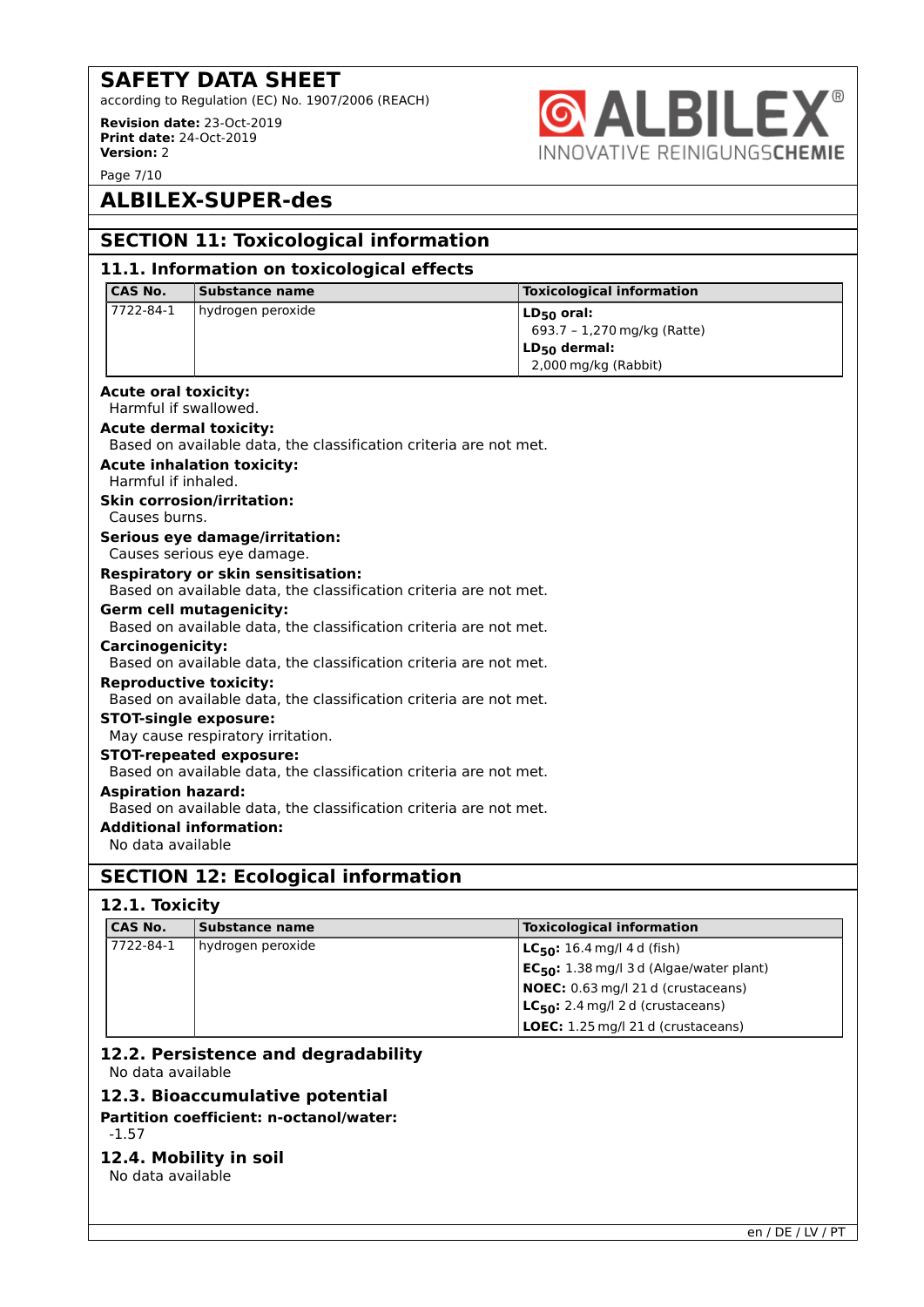according to Regulation (EC) No. 1907/2006 (REACH)

**Revision date:** 23-Oct-2019 **Print date:** 24-Oct-2019 **Version:** 2



Page 8/10

# **ALBILEX-SUPER-des**

#### **12.5. Results of PBT and vPvB assessment CAS No. Substance name Results of PBT and vPvB assessment**  $7722 - 84 - 1$  hydrogen peroxide **12.6. Other adverse effects** No data available **SECTION 13: Disposal considerations 13.1. Waste treatment methods Waste treatment options Appropriate disposal / Product:** Consult the appropriate local waste disposal expert about waste disposal. **SECTION 14: Transport information Land transport (ADR/ Inland waterway Sea transport (IMDG) Air transport (ICAOcraft (ADN) TI / IATA-DGR) RID) 14.1. UN-No.** UN 2014 UN 2014 UN 2014 UN 2014 **14.2. UN proper shipping name** HYDROGEN PEROXIDE, HYDROGEN PEROXIDE, HYDROGEN PEROXIDE, HYDROGEN PEROXIDE, AQUEOUS SOLUTION AQUEOUS SOLUTION AQUEOUS SOLUTION AQUEOUS SOLUTION **14.3. Transport hazard class(es)** L. 5.1 8 5.1 8 5.1 8 5.1 8 **14.4. Packing group** II II II **14.5. Environmental hazards** No No No No **14.6. Special precautions for user Limited quantity Limited quantity Special provisions:** - **Special provisions: (LQ):** 1 L **(LQ):** 1 L A2 | A75 **Limited quantity Excepted Quantities Excepted Quantities (LQ):** 1 L **Remark: (EQ):** E2 **(EQ):** E2 **Excepted Quantities Hazard identificati Classification code: (EQ):** E2 **on number (Kemler** OC1 **EmS-No.:** F-H, S-Q **No.):** 58 **Remark: Remark: Classification code:** OC1 **tunnel restriction code:** (E) **Remark: 14.7. Transport in bulk according to Annex II of MARPOL 73/78 and the IBC Code**

No data available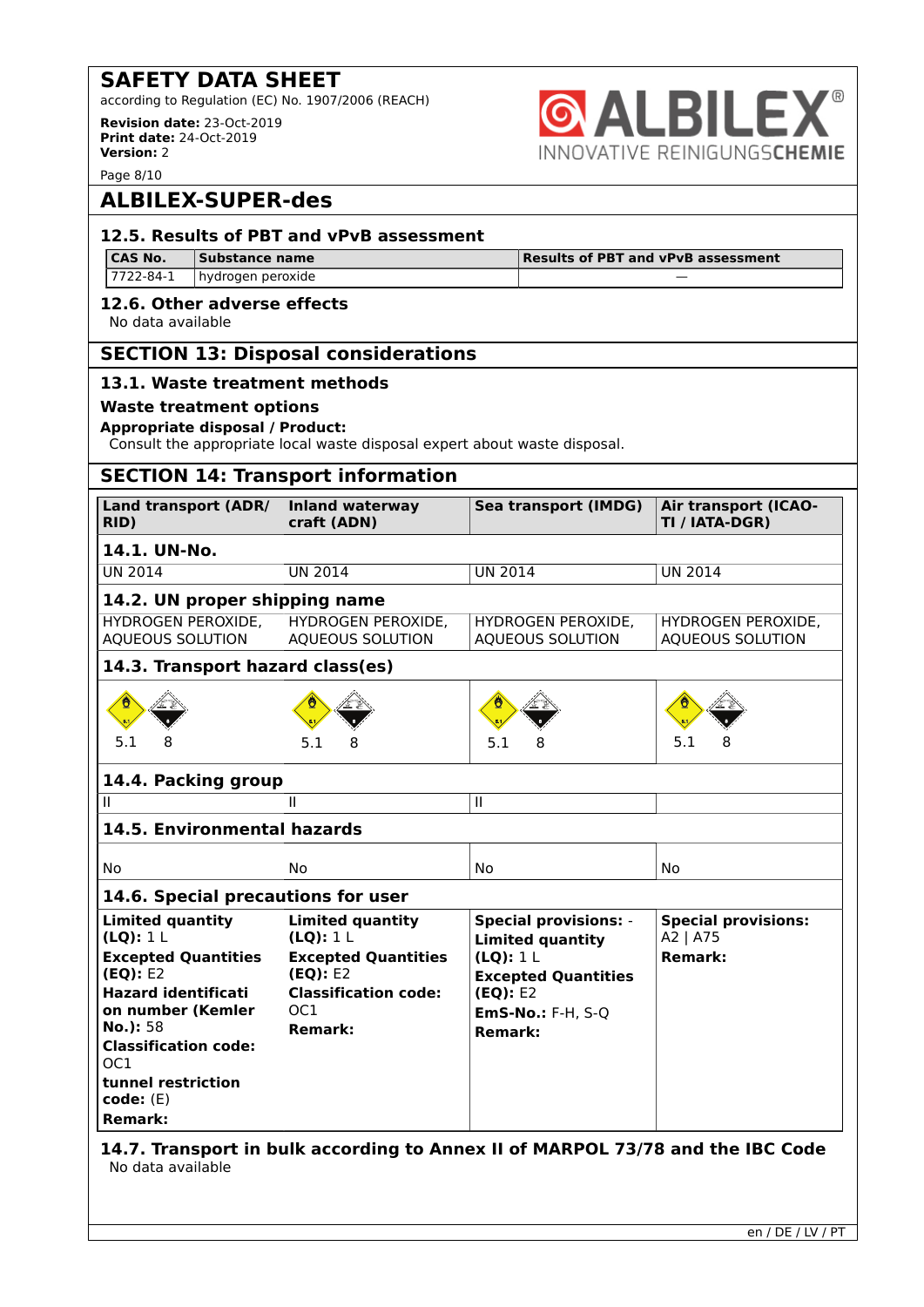according to Regulation (EC) No. 1907/2006 (REACH)

**Revision date:** 23-Oct-2019 **Print date:** 24-Oct-2019 **Version:** 2

**ALBILE NNOVATIVE REINIGUNGSCHEMIE** 

Page 9/10

# **ALBILEX-SUPER-des**

## **SECTION 15: Regulatory information**

#### **15.1. Safety, health and environmental regulations/legislation specific for the substance or mixture**

#### **15.1.1. EU legislation**

#### **Other regulations (EU):**

Directive 2012/18/EU on the control of major-accident hazards involving dangerous substances [Seveso-III-Directive], Hazard categories:

• P8 Oxidizing liquids, Category 1, 2 or 3, Or oxidizing solids, Category 1, 2 or 3

#### **15.1.2. National regulations**

### **Example 1** [DE] National regulations

#### **Restrictions of occupation**

Observe restrictions to employment for juvenils according to the 'juvenile work protection guideline' (94/33/EC). Observe employment restrictions under the Maternity Protection Directive (92/85/ EEC) for expectant or nursing mothers.

#### **Störfallverordnung**

#### **for substances contained in the product:**

Hazard categories:

• P8 Oxidizing liquids, Category 1, 2 or 3, Or oxidizing solids, Category 1, 2 or 3

#### **Water hazard class (WGK)**

#### **WGK:**

1 - schwach wassergefährdend

#### **15.2. Chemical Safety Assessment**

No data available

### **SECTION 16: Other information**

#### **16.1. Indication of changes**

- 2.1. Classification of the substance or mixture
- 2.2. Label elements

#### **16.2. Abbreviations and acronyms**

For abbreviations and acronyms, see table at http://abbrev.esdscom.eu

#### **16.3. Key literature references and sources for data**

No data available

#### **16.4. Classification for mixtures and used evaluation method according to regulation (EC) No 1272/2008 [CLP]**

#### **Classification according to Regulation (EC) No 1272/2008 [CLP]:**

| <b>Hazard classes and hazard</b><br>categories    | <b>Hazard statements</b>                | <b>Classification pro</b><br>cedure |
|---------------------------------------------------|-----------------------------------------|-------------------------------------|
| Acute toxicity (oral) (Acute Tox. 4)              | H302: Harmful if swallowed.             |                                     |
| Skin corrosion/irritation (Skin Irrit. 2)         | H315: Causes skin irritation.           |                                     |
| Serious eye damage/eye irritation<br>(Eye Dam. 1) | H318: Causes serious eye damage.        |                                     |
| Acute toxicity (inhalative)<br>(Acute Tox. 4)     | H332: Harmful if inhaled.               |                                     |
| STOT-single exposure (STOT SE 3)                  | H335: May cause respiratory irritation. |                                     |

### **16.5. Relevant R-, H- and EUH-phrases (Number and full text)**

| Hazard statements |                                               |  |
|-------------------|-----------------------------------------------|--|
| H271              | May cause fire or explosion; strong oxidiser. |  |
| H302              | Harmful if swallowed.                         |  |
| H314              | Causes severe skin burns and eye damage.      |  |